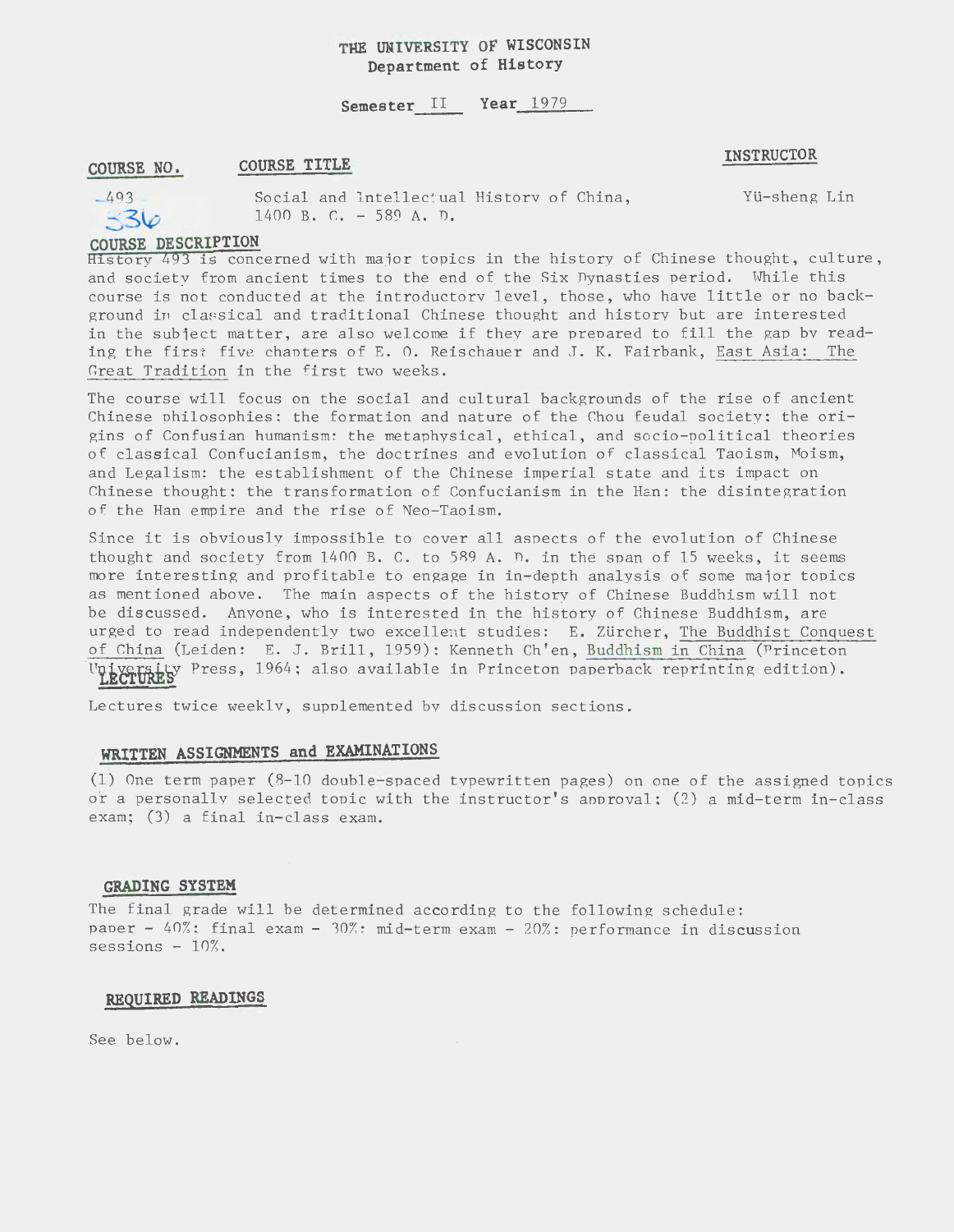#### TOPICS AND REQUIRED READINGS

I. Prelininary Remarks and Conceptions of Social and Intellectual History

Required Readings:

Benjamin I. Schwertz, "The Intellectual History of China: Preliminary Reflections", in J. K. Fairbank, ed., Chinese Thought and Institutions, DS 721 F25.

Benjamin I. Schwartz, "A Brief Defense of Political and Intellectual Wistory... with Particual Raference to Non-Western Cultures", Daedalus (Winter, 1971) RB Hist. Sch 911B.

Suggested Readings.

E. J Hobsbawm, "From Social History to the History of Society", Daedalus (Winter, 1971) RB Hist. R6562F.

Maurice Mandelbaum, "The History of Ideas, Inteliectual History, and the History of Philosophy", History and Theory, Beiheft V (1965),  $33 - 66.$ 

Franklin L. Baumer, "Intellectual History and Its Problems", Journal of Modern History, Vol. 21, No. 3 (September 1949), RB Hist. B 32771.

Michael Polanyi, Personal Knowledge: Towards a Post-Critical Philosophy, (University of Chicago Fress, paperback edition available at the University Bookstore) (175P82.

2. Social and Cultural Backgrounds of the Rise of Ancient Chinese Philosophies

Required Readings:

- Benjamin I. Schwartz, "The Chinese Perceptions of World Order, Past and Present", in J. K. Fairbank, The Chinese World Order (Harvard University Press, 1968), pp. 276-288.
- Benjamin I. Schwertz, "Transcendence in Ancient China", Daedalus (Spring,  $1975$ , pp. 5 - 63.
- Wm. Theodore de Bary, et al. comp. Sources of Chinese Tradition, Vol. I, chap. 1.
- F. W Mote, Intellectual Foundations of China (New York: Alfred A. Knopf, 1971), Chapters 1 and 2, DS 721 M73.

Suggested Readings:

- Fung Yu-lan, A History of Chinese Philosophy (Princeton University Press, 1952), Vol I, Chapters Z and 3, 8 126 F41.
- H. G. Creel, The Birth of China (New York: Ungar, 1954) DS 723 C7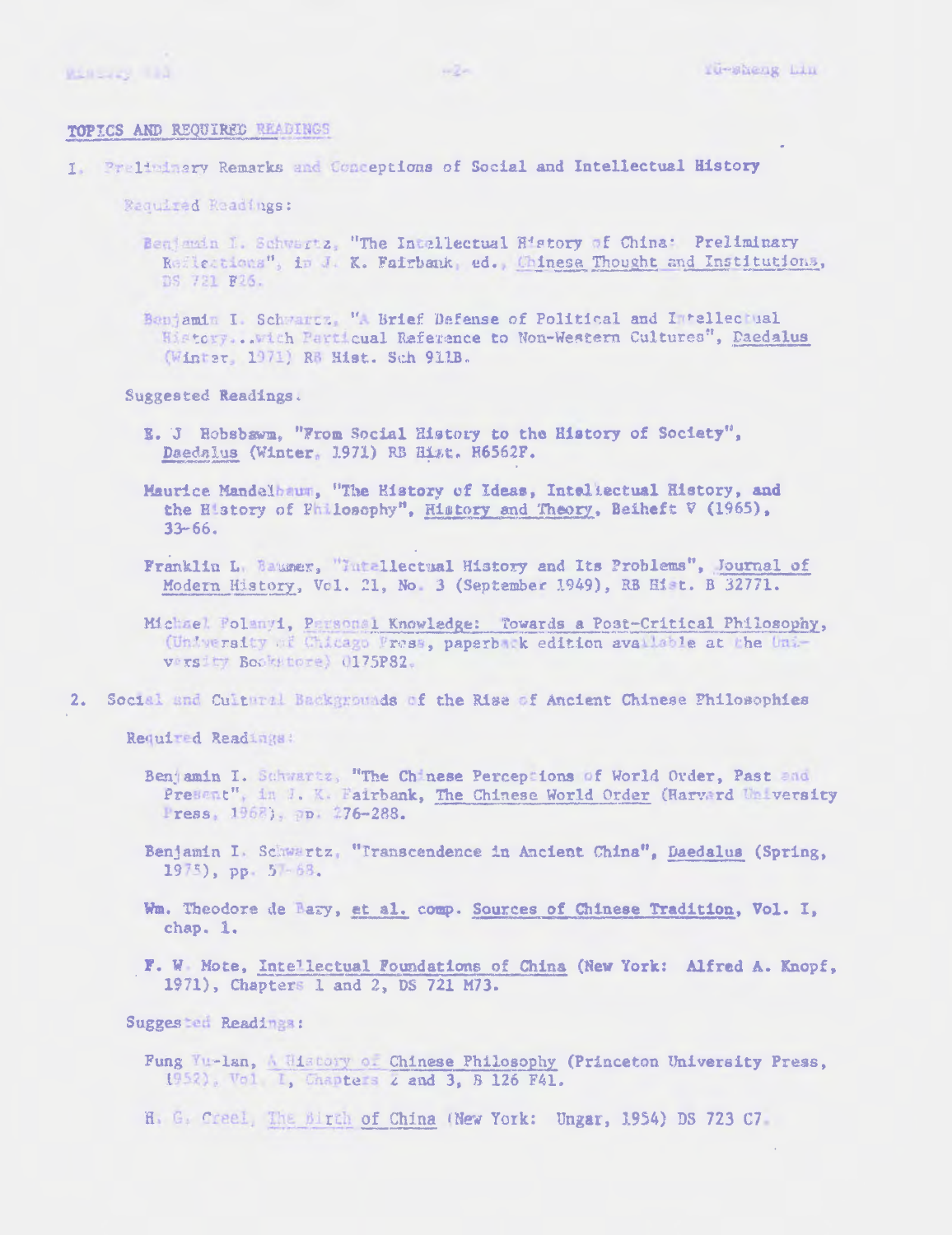#### TOPICS AND REQUIRED READINGS

3. The Formations and Nature of the Chou Feudal Society

Required Reading:

H. G. Creel, The Origins of Statecraft in China, Vol. I (University of Chicago Press, 1970), Chapters 2, 3, 4, 5, JO 1508 C711.

Suggested Reading:

Cho-yun Hsu, Ancient China in Transition (Stanford University Press, 1965), HN 673 H75.

4. The Hora1 Idealism of Confucius and Mencius

Required Readings:

- Lin Yü-sheng, "The Evolutions of the Pre-Confucian Meaning of Jen  $\sqrt{\phantom{a}}$ and the Confucians Concept of Moral Autonomy," Monumenta Serica,  $\overline{Vol}$ . 31 (1974-75), pp. 172-203.
- F. W. Mote, Intellectual Foundations of China, Chapter 3.
- Wm. Theodore de Bary, et al., comp. Sources of Chinese Tradition, Vol. I, Chapter 2 and pp. 86-98.
- D. C. Lau, tr., Mencius (Penguin Books, 1970), "Introductions", pp. 7-46; "Appendix 5: On Mencius' Use of the Method of Analogy in Argument", pp. 235-263, Bl28 M33 E59.

Suggested Readings:

D. C. Lau, tr., Mencius, pp. 49-204.

5. The Metaphysical and Political Thought of Classical Confucianism

Required Readings:

Sources of Chinese Tradition, Vol. I, pp. 113-121.

Benjamin I. Schwartz, "Some Polarities in Confucian Thought", in A. F. Wright and D. Nivison, eds., Confucianism in Action (Stanford University Press, 1959), pp. 50-62, BL 1840 N55.

Suggested Reading:

James Legge, tr., The Doctrine of the Man & The Great Learning in The Four Books or The Chinese Classics.

James Legge, tr., Confucian Analects in the Four Books (Paragon Reprinting Corp.) or The Chinese Classics (Hong Kong University Press, 1960) PL 2461 R43.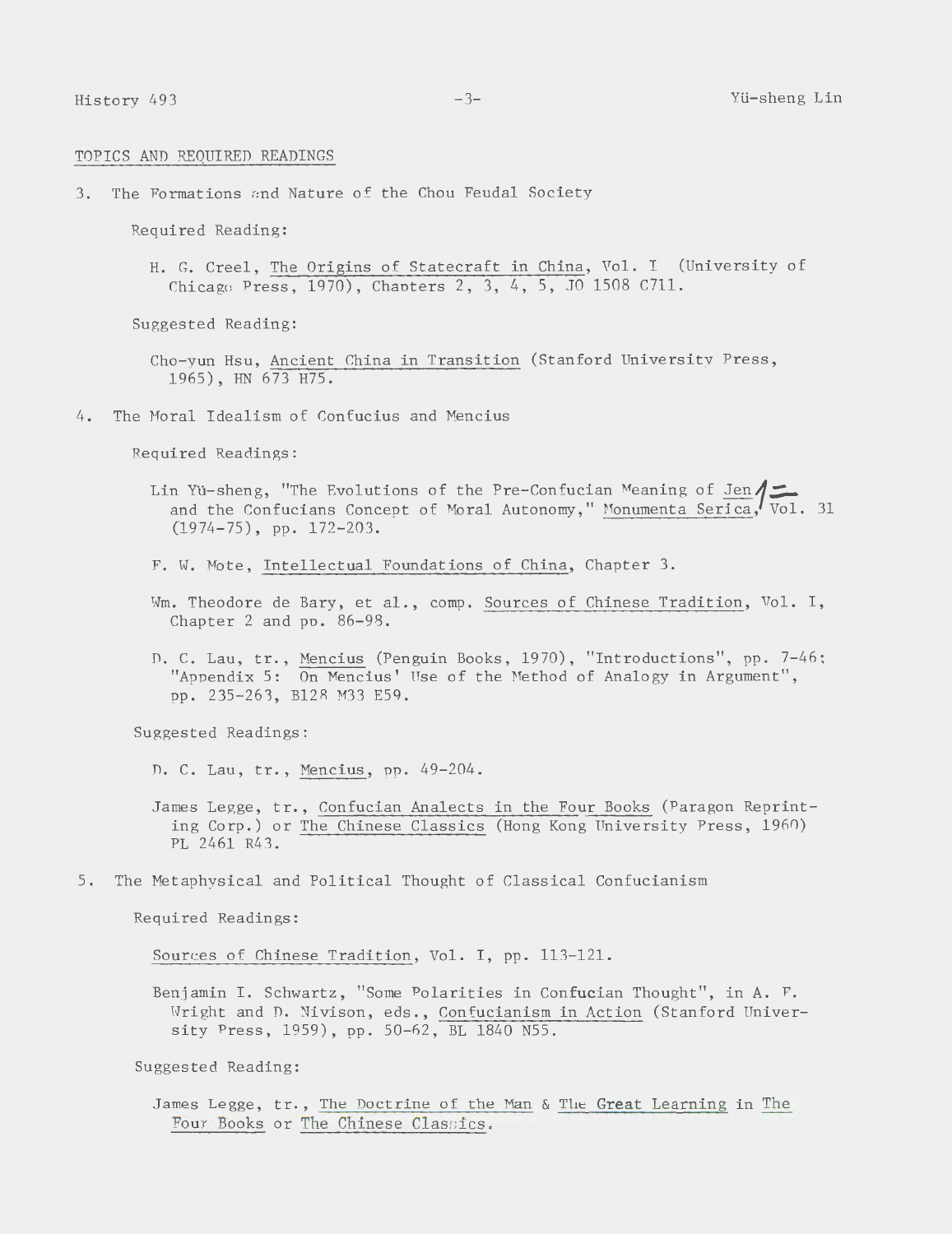#### TOPICS AND REQUIRED READINGS

6. Moism

Required Reading: F. W. Mote, Intellectual Foundations of China, Chapter 5.

Sugerated Reading: Burton Watson, tr., Motzu: Basic Writings (Columbia University Press, 1963) B128 M6W3.

7. Classical Taciem

Require Readings:

Wing-usit Chan, tr The Way of Lao Tzu.

F. W. Mote, Intellectual Foundations of China, Chapter 4

Suggested Readings:

- B. C. Lau, "The Treatment of Opposites in Lao Tzu", Bulletins of the School of Oriental and African Studies, Vol. 21 (1958), pp. 344-360 RB Hist. L3621 TR.
- Burton Watson, tr. The Complete Works of Chuang Tzu (Columbia University Press, 1968) ST. 1900 C5 W34.
- Max Kaltenmark, Lao Tzu and Taoism (Stanford University Press, 1969) BL 1930 K 313.
- $8<sub>-</sub>$ The Founding of the Uninese Poetical Tradition: The Book of Songs (the Shihching) and The Sangs of Ch'u (the Ch'u-tz'u)

Suggested Readings:

Arthur Waley, tr., The Book of Songs

- David Hawkes, tr., Ch'u Tz'u: the Songs of the South (Oxford University Press).
- Shih-hsiang Chen, "The Shih Ching: Its Generic Signifi ance in Chinese Literary History and Foetius", Chung-yang yen-chiu yüan 11-shih yu-yen yen-chim so whi-k'an (Bulleting of the Institute of History and Philosophy, Academia Sinica), Vol. 39, Pt. 1 (1969), pp. 371-413.

Shih-hsiang Chen, "The Genesis of Poetic Time: the Greatness of Ch'ü Yüan, Studied With a New Critical Approach", Ch'ing-hua hsueh-pao (Tsing Hua Journal of Chinese Studies), New Series, Vol. 10, No. 1 (June, 1973),  $PP - 1 - 44.$